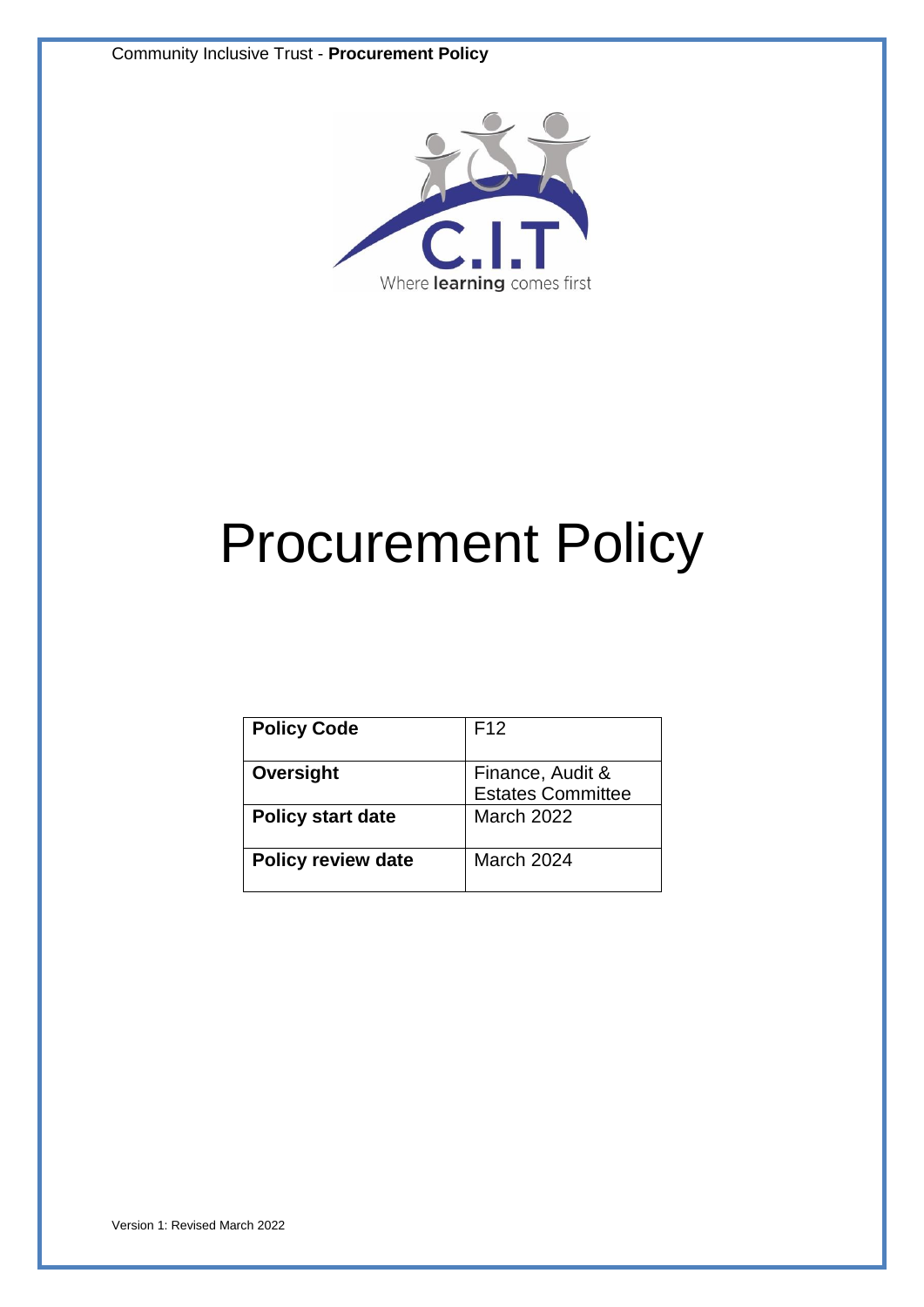# **Contents**

| 1.  |  |
|-----|--|
| 2.  |  |
| 3.  |  |
| 4.  |  |
| 5.  |  |
| 6.  |  |
| 7.  |  |
| 8.  |  |
| 9.  |  |
| 10. |  |
| 11. |  |
| 12. |  |
| 13. |  |
| 14. |  |
| 15. |  |
| 16. |  |
| 17. |  |
| 18. |  |
| 19. |  |
| 20. |  |
| 21. |  |
| 22. |  |
| 23. |  |
| 24. |  |
| 25. |  |
| 26. |  |
| 27. |  |
| 28. |  |
| 29. |  |
| 30. |  |
| 31. |  |
| 32. |  |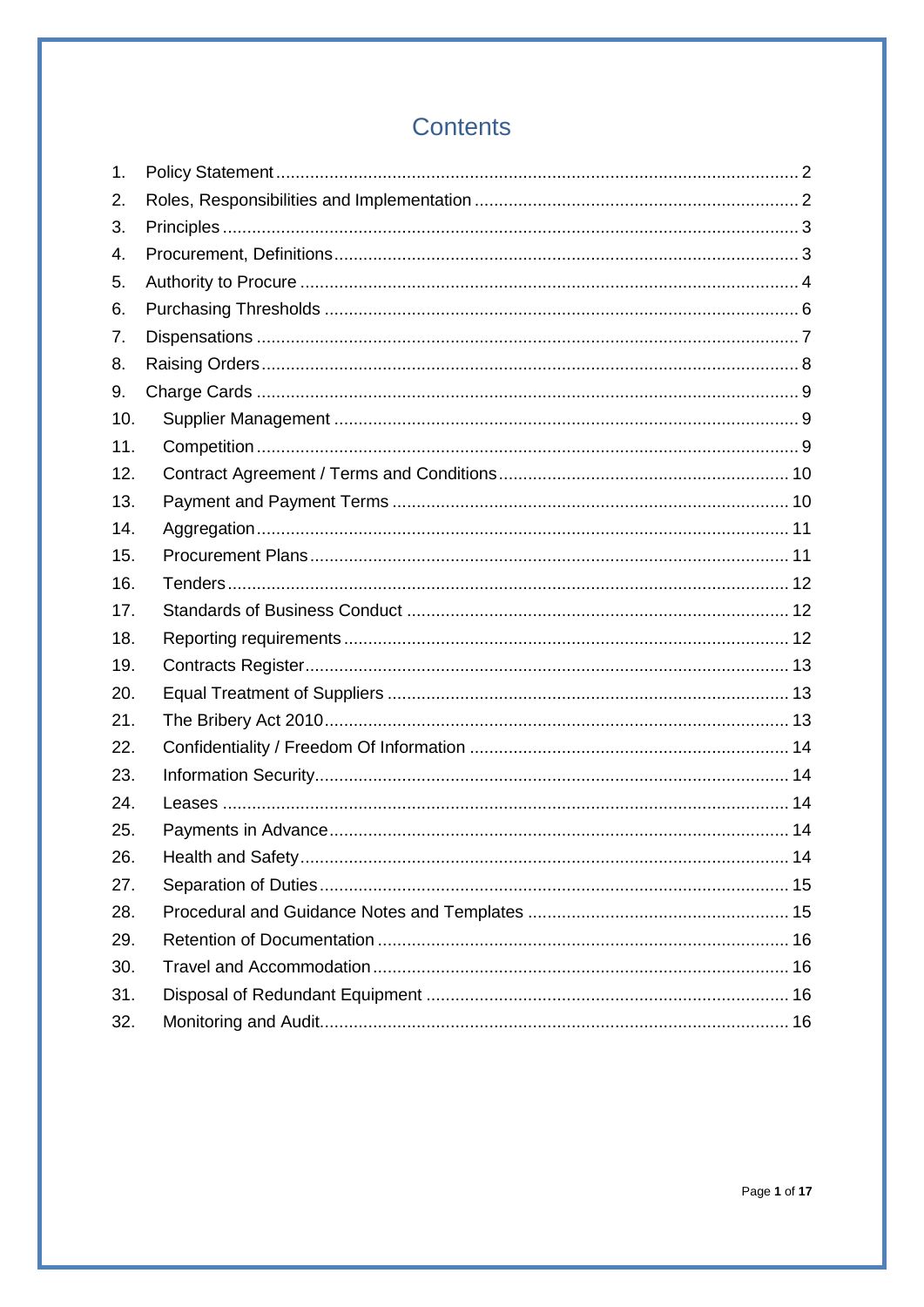# <span id="page-2-0"></span>**1. Policy Statement**

It is the Trust's policy to ensure that any spend of public money regardless of value is carried out in a transparent and non-discriminatory way and in compliance with the Public Contracts Regulations and Bribery Act.

The Trust's Scheme of Delegation outlines who has authority to select contractors and award contracts and/or raise orders. Failure to comply with the Procurement Policy, the Trust Finance Policy, Scheme of Delegation, Anti-Fraud and Anti-Corruption Policy, Data Protection Policy, Declaration of Interest Statement or the Modern-Day Slavery Statement may result in withdrawal of authority and disciplinary action.

As a publicly funded organisation the Community Inclusive Trust, its subsidiaries and Academies in accordance with procurement legislation are 'Contracting Authorities'. Subsequently any procurement activity is regulated by the UK public contracts regulations and procurement law.

This policy sets out how the Trust will manage its procurement to ensure compliance with relevant legislation, it does not provide guidance on how to procure. Failure to comply with this policy and/or other Trust Policies could result in a breach of legislation, fines and litigation, claims for damages and loss of reputation.

# <span id="page-2-1"></span>**2. Roles, Responsibilities and Implementation**

The Trust Board has overall responsibility for the effective operation of this policy and for ensuring compliance with the relevant statutory framework. This Board delegates day-to-day responsibility for operating the policy and ensuring its maintenance and review to the Director of Governance and Operations.

Leaders and managers have a specific responsibility to ensure the fair application of this policy and all employees are responsible for supporting colleagues and ensuring its success.

This policy aims to provide a clear and practical process to procure goods and services in a manner which is as fair and expeditious as possible as well as conforming to all relevant Government legislation and guidelines.

The Trust Procurement Policy is applicable to all purchasing activity regardless of value and should be followed by all staff involved in purchasing whether centrally or Academy based.

All procurement within the Trust and Academies shall be carried out in such a way to ensure compliance with legal requirements, including the 2015 Public Contracts Regulations, UK procurement legislation, Trust financial regulations and Scheme of Delegation and any other requirements of the DfE or ESFA.

This policy is intended to reflect and support the aims of the Trust by working with staff and suppliers to optimise value for money in the procurement of works, goods and services. It aims to balance efficiency against risk factors in achieving value for money whilst promoting quality, compliance and sustainability.

The Trust will work with Academies and all Central Hub departments either by providing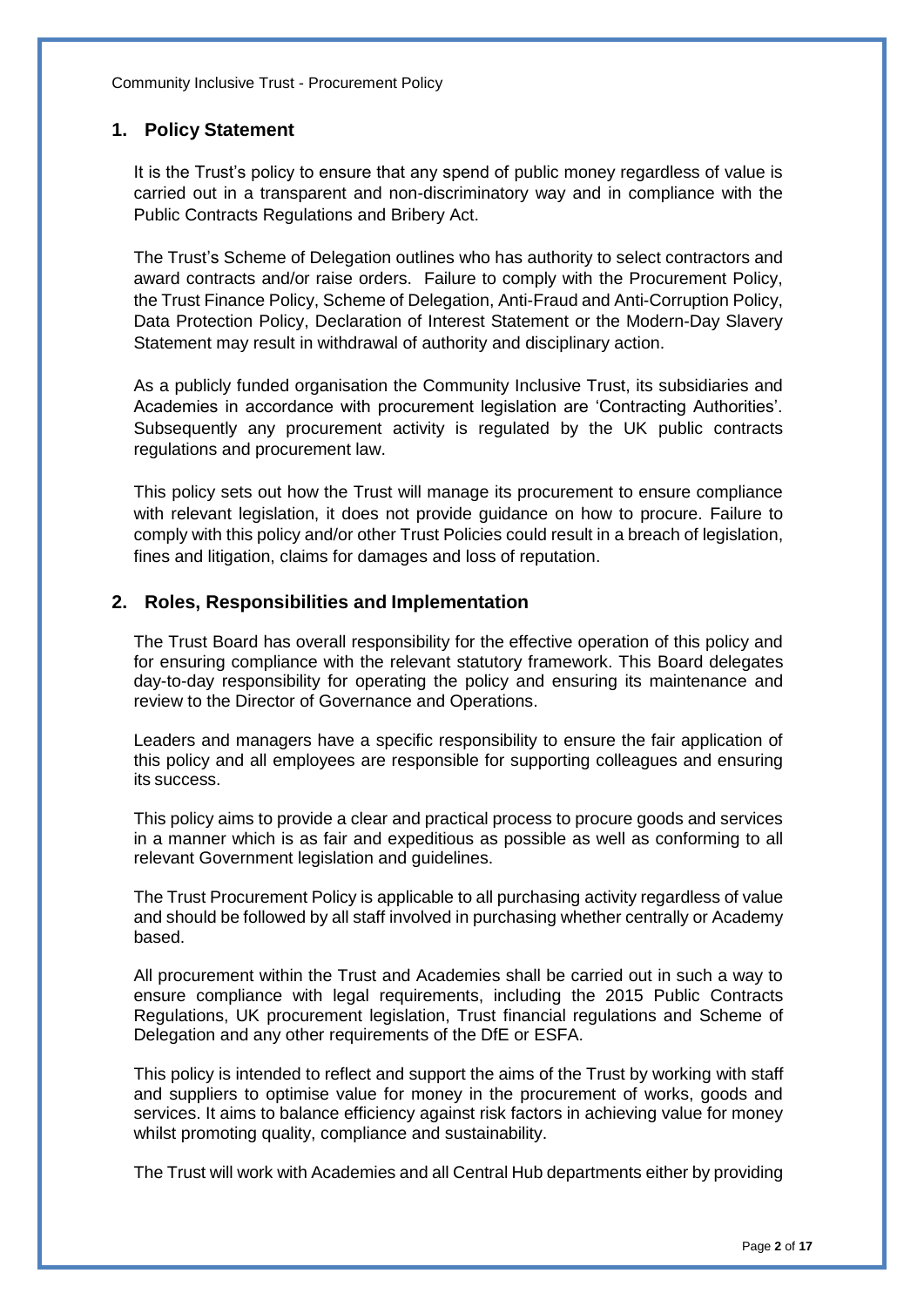professional support in obtaining works, goods and/or services which are best suited to any application in a manner which is compliant with current legislation and best practice. Alternatively, where Academies are making independent purchases the Trust will provide a framework and procurement guides which Academy staff must follow.

There is a duty on all staff who may be involved in any stage of the procurement process to apply the key principles of best practice procurement to achieve appropriate governance, value for money and suitable quality of goods and services to meet our business needs. To satisfy this requirement the Trust has provided appropriate procedure guides and templates which must be used.

# <span id="page-3-0"></span>**3. Principles**

When purchasing and contracting for goods and services, the Trust, its Academies and subsidiary companies must demonstrate compliance with procurement legislation in light of changes following Brexit and the proper and effective use of public funds at all times. Purchasing procedures should also ensure that the goods, services and works procured are for the correct quantity and quality, arrive on time and achieve best value. The following general principles must therefore be adhered to:

- Transparency and non-discrimination. In all purchasing activity the Trust must ensure that all contractors, suppliers and service providers are treated equally and without discrimination and must act in a transparent and proportionate manner. Procurement procedures must not be undertaken in a manner which artificially narrows competition, favours or disadvantages any contractor, supplier or service provider. All procurement activities with a value in excess of £50,000 but below legislative thresholds must go out to tender style quoting process called "Trust Board Approved High Value and Fully Documented Quoting Process" in accordance with the Trust's procurement process.
- All procurement activities with a value in excess of £177,897 (excluding VAT) for goods and services or £4,337,252 (excluding VAT) for capital works must be published on the UK Government Portal (Find a Tender Service [FTS]) and be put out to tender in accordance with the UK legislation.
- Probity. It must be demonstrable that all parties are dealt with on a fair and equitable basis and that there is no private gain, favouritism or corruption involved in any dealings with the Trust.
- Accountability. The Trust is publicly accountable for its expenditure and for the conduct of its affairs.
- Value for money. The achievement of value for money underpins the appropriate use of all public funds, therefore as well as striving to achieve the best price possible for all purchases, consideration should also be given to other factors such as quality, suitability, availability, reliability of the supplier, terms available, etc.

# <span id="page-3-1"></span>**4. Procurement, Definitions**

Procurement is the process whereby goods, services and works are acquired. The procurement process spans a life cycle from identification of need and resources, through selection of suppliers, purchasing, contract management and disposal. Purchasing is the transactional process of buying the goods/services and is just one part of procurement.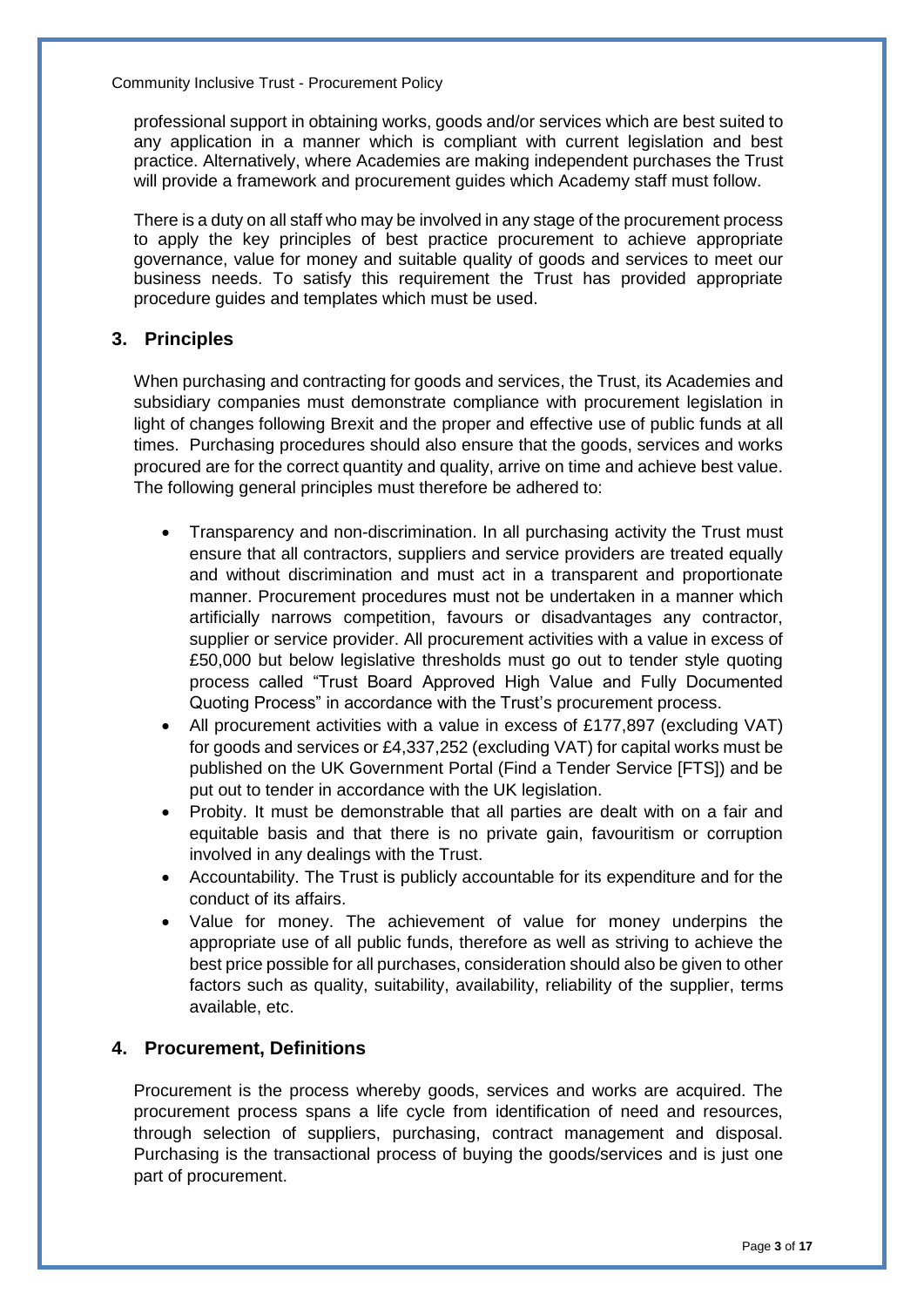The Procurement Team is referred to throughout this document: they are any member or members of staff employed directly or indirectly by the Trust, assigned to undertake procurement or purchasing by the Trust only in accordance with the Scheme of Delegation and thresholds referred to in this Policy.

UK legislation and directives set out the legal framework for public procurement and must be adhered to by all public funded organisation and those private organisations working alongside them. Breaches of legislation and directives by contracting authorities including Multi-Academy Trusts may incur penalties from HM Treasury or the ESFA; employees should therefore notify the Director of Operations and Governance of anticipated high value expenditure at their earliest opportunity.

Value for money is the optimum combination of whole life cost and quality (or fitness for purpose) to meet the user's requirement. This is rarely possible with the lowest price alone. To ensure that all purchases obtain optimum Value for Money, a range of procurement procedure guides and templates outlining the steps to be taken for varying levels of procurement are available. All purchases must be made in accordance with these guides, except in exceptional circumstances where a dispensation may be granted if a case is put forwards to the Executive Leadership Team for consideration.

Value of goods are always given exclusive of VAT and the value refers to the total value of the contract being entered into between the Community Inclusive Trust and the prospective supplier, be it for a one-off purchase or a multi-year deal. If a contract has no defined end date and or has the option to extend or auto renew, the length of the contract shall be assumed as 10 years for any pricing relating to thresholds or criteria surrounding requirements relating to obtaining quotes.

The Community Inclusive Trust and all schools therein are considered to be one legal entity. If a school(s) within a MAT is looking at procuring goods and/or services that are the same as other school(s) in the Trust, one contract should be considered unless it can be proven with supporting documentation that the contract has not been split to a school level for any other reason than it being in the best interest of said school. That other schools in the Trust and the Trust as a whole are not detrimentally affected by this splitting of contracts and that the cost and value for money obtained by entering into individual contracts could not have been improved by entering into one single Trustwide contract.

# <span id="page-4-0"></span>**5. Authority to Procure**

Purchases over £25,000 should be investigated in order to determine if they should be managed by the Procurement Team appointed by the Director of Governance and Operations in accordance with the Scheme of Delegation and in these cases early involvement is recommended to ensure expectations are clear and timelines are achievable.

All purchases in excess of £15,000 (excluding VAT) will require pre-approval from the Procurement Team (to confirm the correct process) and the Central Finance Team (to confirm budget) before an order can be raised. The involvement of Central Finance happens automatically via the workflow in IRIS when raising purchase orders over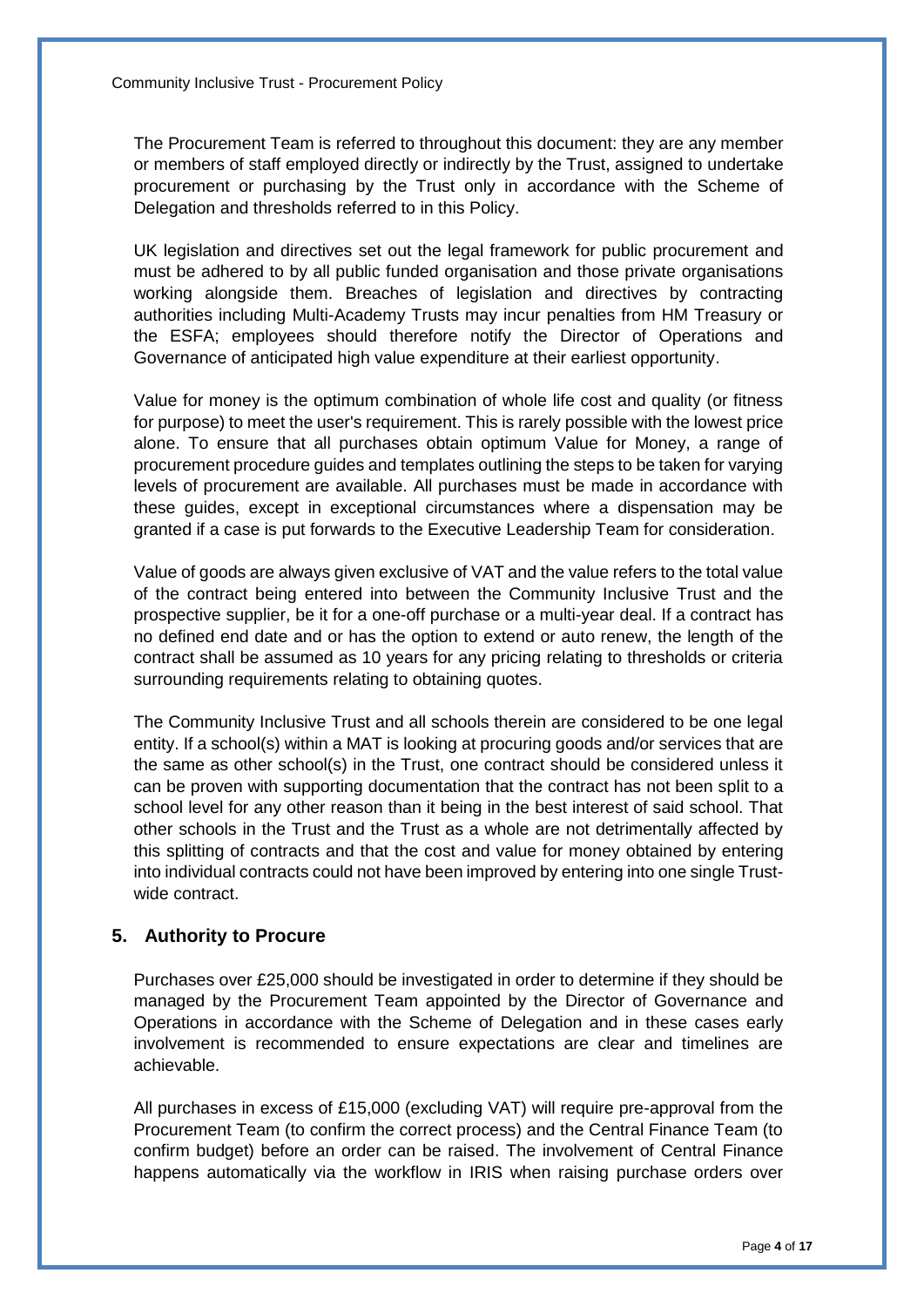£15,000.

All procurement of goods, works, services or consultancy should be acquired by effective competition, including adequate publication of the contract opportunity, unless there are convincing and justifiable reasons to the contrary that can be proven through a full Cost Benefit Analysis (CBA). Competition promotes efficiency and effectiveness in expenditure. Awarding contracts on the basis of value for money following competition contributes to the competitiveness of supplies.

The Trust has a duty to comply with the requirements of all procurement legislation and Academy Funding Agreements; in order to do so the Procurement Team will review all proposed purchases over £25,000 in the context of total Trust expenditure to come to a decision whether the potential requirement to aggregate is complementary or contrary to the requirement to show value for money. Exceptions to this are listed in the dispensations section below.

In support of the above, the Executive Leadership Team will review Academy procurement plans and where appropriate will consult with Academies on the potential to develop a range of Trust-wide or regional contracts in order to comply with the requirements around aggregation and value for money.

Any process which involves committing the Trust or an Academy to expenditure must be approved in accordance with the Scheme of Delegation. The Scheme of Delegation confirms who has the authority and to what financial level.

Any member of staff placing a purchase order on behalf of the Trust or an Academy must be sure that they have the correct level of authority to do so in accordance with the Scheme of Delegation and, where required, must obtain approval from a more senior member of staff with a higher approval limit if necessary.

The Trust operates a system of devolved financial authority under which Head Teachers are responsible for the decision-making process and planning of purchasing decisions. In accordance with this Procurement Policy for lower value purchases, the Central Procurement Team may provide technical and professional support if requested; however, where the value of purchases exceed £25,000, the Procurement Team will manage the process on behalf of an Academy. In these cases, an Academy is still responsible for specifying requirements, evaluation criteria and committing funding.

No member of staff may approve purchases unless they have been given authority within the Scheme of Delegation to do so. No employee is authorised to commit the Trust or an Academy to expenditure without first ensuring that there is adequate budget provision which should be confirmed with the School Operations Manager. Schemes of work should not be artificially broken down into smaller orders to phase the issue of purchase orders and thereby circumvent either authorisation levels or the requirement to obtain further quotes/tenders. Any breach of these provisions may result in disciplinary action against any individual(s) responsible.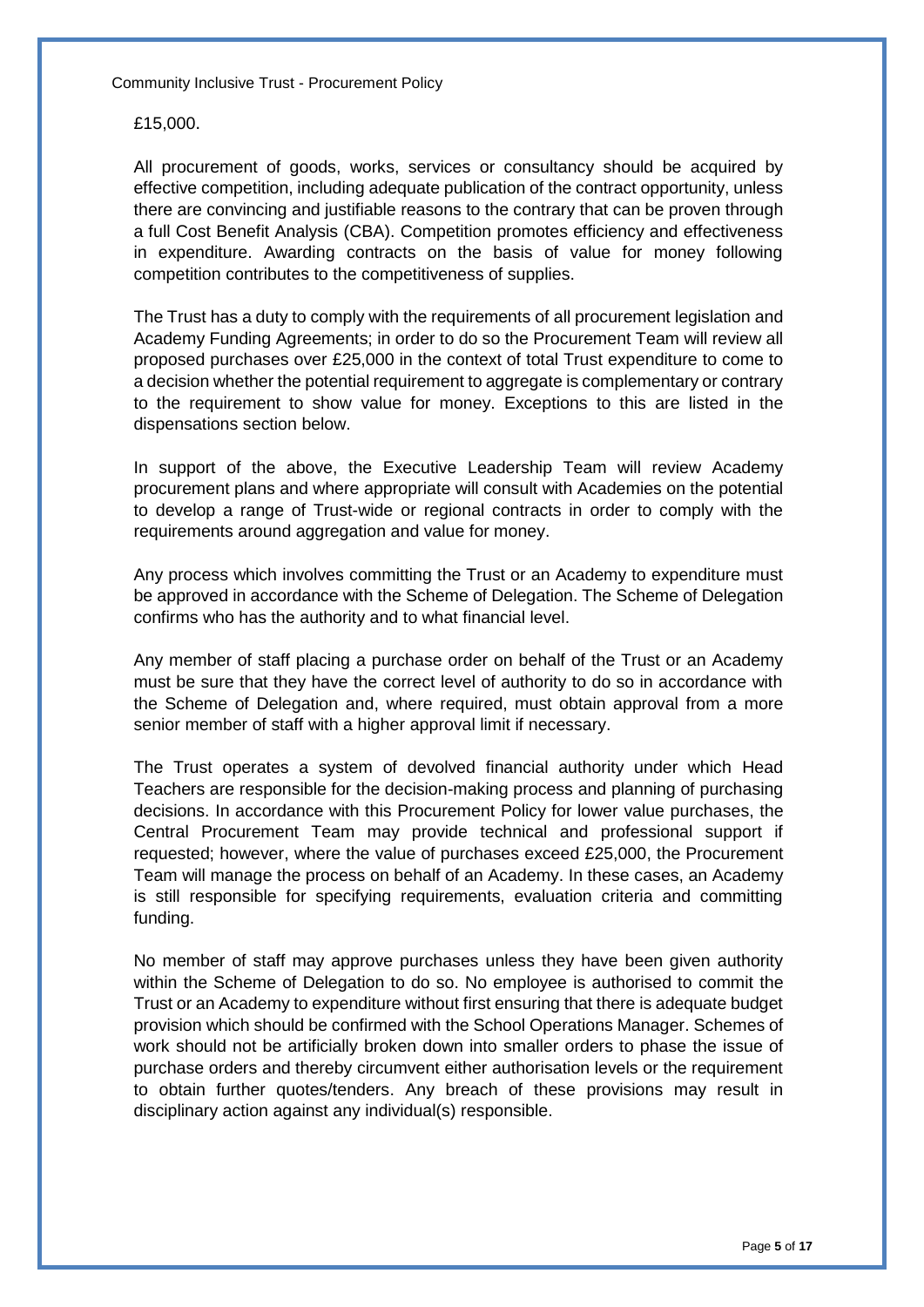# <span id="page-6-0"></span>**6. Purchasing Thresholds**

There are two types of threshold governing the procurement for the Trust and Academies. Firstly, authority to commit expenditure, which is covered in the Scheme of Delegation and secondly the procurement process which is governed by the anticipated lifecycle cost of the procurement.

The various transactional thresholds and procurement process required are covered in detail in the Finance Policy which must be followed; however, they are outlined briefly below:

- Below £1,000 (excluding VAT) a single written quotation from a suitable supplier confirming price and the ability to fulfill the desired order in the required time frame meeting the quality requirements of the Academy and or Trust.
- £1,000 to £3,500 (excluding VAT) a minimum of two written quotations from suitable suppliers confirming price and the ability to fulfill the desired order in the required time frame meeting the quality requirements of the Academy and or Trust.
- Above £3,500, but below £50,000 (excluding VAT) a minimum of three written quotations from suitable suppliers confirming price and the ability to fulfill the desired order in the required time frame meeting the quality requirements of the Academy and or Trust.
- £50,000 and above (excluding VAT) a tender in line with the requirements detailed in the finance policy.
- £177,897 and above (excluding VAT) a full tender publishing on the government portal FTS in line with current UK public sector procurement legislation.

A suitable supplier is deemed to be one that has been approved by the Trust and sits on their approved suppliers list. The supply must at all times conform to the following requirements:

- UK legislation and directives set out for public procurement.
- Relevant sections of the Trust Finance Policy.
- The Community Inclusive Trust's Anti-Fraud and Anti-Corruption Policy.
- The Community Inclusive Trust's Data Protection Policy.
- The Community Inclusive Trust's Modern-Day Slavery Statement.
- Completed the Community Inclusive Trust's annual Declaration of Interest Statement.

If a supplier is deemed to be in breach of the above or fails to provide evidence of conformity then they will be removed from the list with immediate effect with any and all existing contracts and purchase orders subject to immediate review and potential cancellation. No new contracts or purchase orders may be entered into unless the suppliers can prove beyond any doubt that there is no breach or has demonstrated that the breach has been rectified for a period of no less than twelve months. This removal shall be communicated to all staff and any member that ignore this may be subject to disciplinary action.

No purchase order shall be raised without consultation with the budget holder.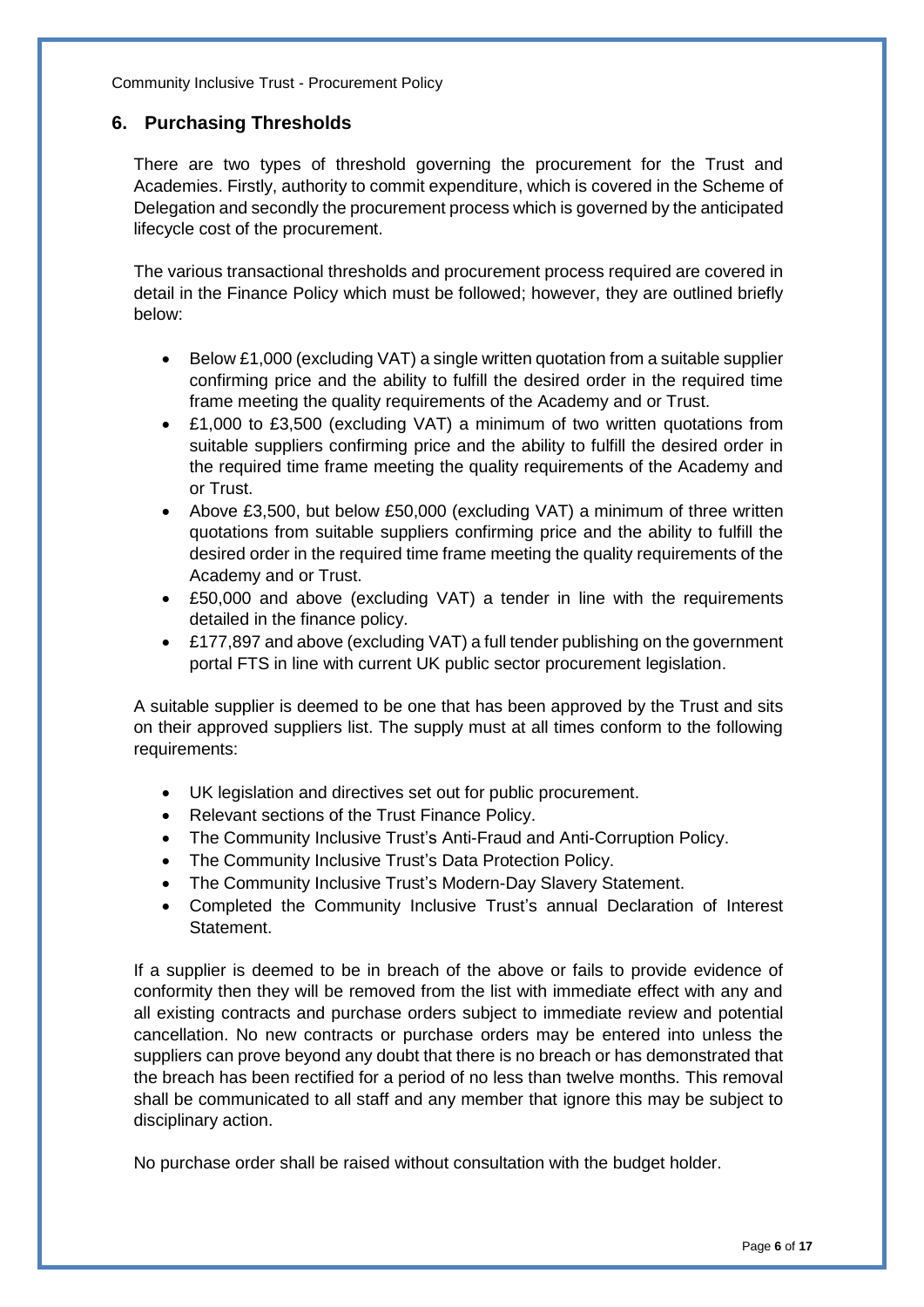There may be a recommendation to award a contract to or place an order with an organisation which has not submitted the lowest priced bid. If this is the case because all the quotations have been evaluated using the most economically advantageous method then this is acceptable without further action, provided that the evaluation scores are recorded and retained on file. However, if this is for any other reason approval must be sought before confirming award or raising an order in accordance with the scheme of delegation and the dispensations as given in section 7.

# <span id="page-7-0"></span>**7. Dispensations**

In limited circumstances a dispensation from the requirement to obtain alternative quotes may be granted. This may include authority to solicit a single quotation, to award a contract or place an order without having obtained the requisite number of tenders or quotations or to directly award a contract.

All dispensations require prior approval from the Director of Operations and Governance for contracts below £10,000, from at least two members of the Executive Leadership Team for all contracts over £10,000 but below £25,000, from a two thirds majority of the Executive Leadership Team for contracts above £25,000 but below £50,000 and from the Trust Board for all contracts over £50,000 before progressing and must not result in a breach of procurement legislation or be contrary to the Trust's Scheme of Delegation.

Subject to approval as outlined in the Trust's Scheme of Delegation, dispensations may be granted for the following reasons:

- Unforeseen emergency requirement.
- The goods or services are only available from one source and there is no possibility of the Trust's requirements being met in any other way.
- An extension is required to a current contract in order to allow sufficient time to complete a competitive tendering exercise (but failure to have planned the reprocurement would not be justification for a single tender).
- Where the seeking of tenders and subsequent contract award could cause significant operational difficulties and where any potential savings would be outweighed by those operational issues (which along with a cost benefit analysis must be documented) and only for use in circumstances to be approved in accordance with the scheme of delegation, under the specific advice of the Director of Governance and Operations, in terms of compliance with the EU and UK legislation and subject to approval by the Chief Executive and subsequently reported to the Finance, Audit and Estates Committee (FAEC).
- Where it can be proven that a Local Authority or public sector framework already exists that covers the required area of spend and provides value for money of a level that is the same or better than can be achieved by the Trust.

All dispensation requests, whether approved or rejected will be reported to the FAEC. Staff may be called upon to attend the FAEC to explain the reasons for requesting a dispensation.

Dispensations from the requirement for competitive quotations/tenders must not be used to avoid competition, or for administrative convenience, or to award fresh/further work to a supplier originally appointed through a competitive procedure.

All dispensations will be subject to obtaining and documenting appropriate evidence for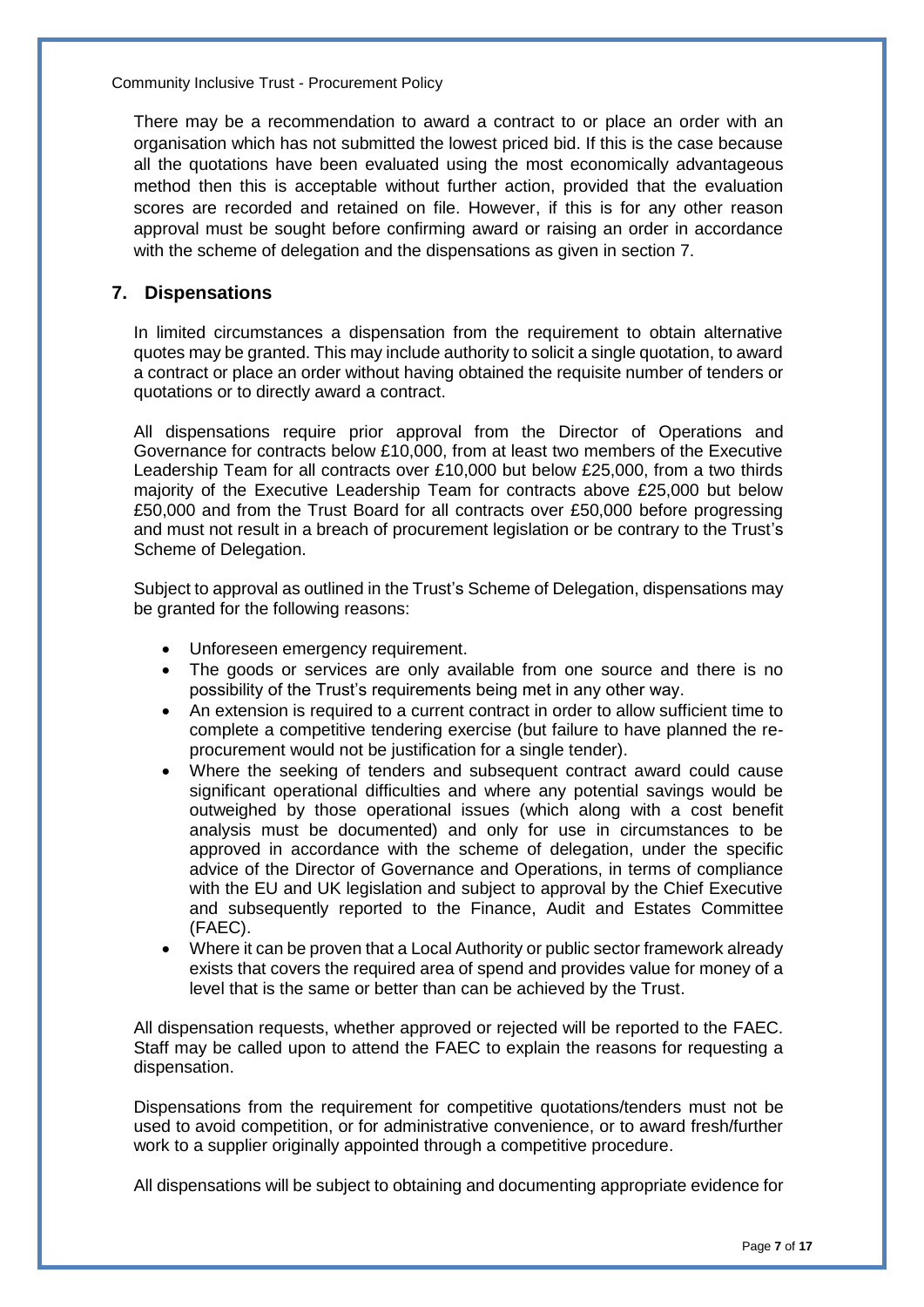single quotation/tender action, obtaining authorisation for such action in accordance with the approved Scheme of Delegation and never breaching current Public Contract Regulations or the relevant FTS thresholds.

A record of the reason(s) for the seeking and granting/declining of dispensations will be kept for at least three years

# <span id="page-8-0"></span>**8. Raising Orders**

Following the raising of a purchase order request which must be approved in accordance with the scheme of delegation, (to enable the Finance Team to raise an order) official orders must be raised for all goods, works, services and/or consultancy required by the Trust or an Academy using the IRIS Financials system, unless specifically exempted. This Procurement Policy documents the purchasing process and must contain adequate controls to ensure that:

- Official orders are raised in respect of all goods, services and works required by the Trust, its Academies and subsidiary companies, except for those specifically exempted.
- Only goods, services and works required by the Trust, its Academies and subsidiary companies are actually ordered.
- Competitive quotations or tenders are obtained for all orders where the value of goods, services or works, individually or for a series of contracts, would exceed the relevant financial thresholds.
- Orders for goods, services and works are placed with the most appropriate suppliers in terms of cost, quality and delivery.
- Goods, services and works received are in accordance with those ordered.
- Payments are made only in respect of invoices authorised in accordance with, the Community Inclusive Trust's Terms and Condition of Purchase, the approved Scheme of Delegation and the Trust's funds are adequately safeguarded.
- All payments are accounted for properly, promptly and in full.
- Relevant, timely and accurate management information on non-pay expenditure is produced and utilised.
- Adequate physical and logical security is in place as and where required.

Specific exemptions to the requirement to raise an official purchase order are limited to those as detailed in the Finance Policy.

Details outlining the number of non-order invoices paid on the IRIS Financials system will be reported to the FAEC and School Operations Managers may be required to attend in order to explain any non-compliance.

In accordance with the Trust avoidance of gain/conflicts of interest policy as defined by the declaration of interest, before raising any order checks must be carried out to ensure that no one who has declared a conflict of interest in relation to the purchase or the supplier/service provider has been involved in the selection process.

No orders shall be placed, or contracts altered or extended, with the intention of avoiding the relevant thresholds applicable within these Financial Regulations. In the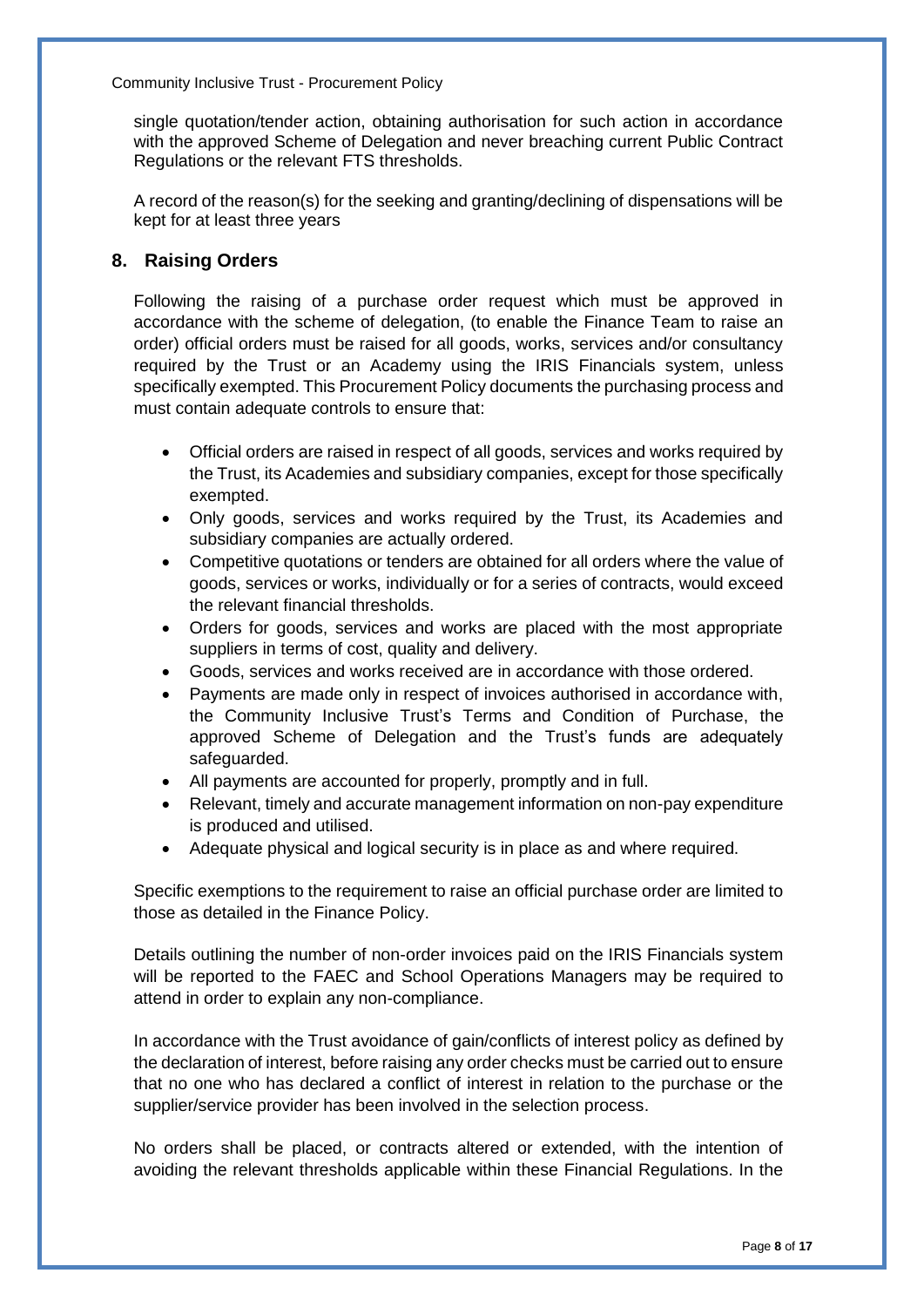event that the terms of any purchase order or contract have to be amended, any variation to the order must be approved in accordance with the Scheme of Delegation and issued by the Academy Finance Team/Central Procurement Team as appropriate.

#### <span id="page-9-0"></span>**9. Charge Cards**

The Trust recognises the benefits of charge cards as an alternative means of paying for goods and services. The advantages include reduced paperwork, reduced administration time and costs, opportunity to make on line purchases and seek discounts from suppliers on the basis that they receive immediate payment.

Charge cards are particularly suitable for high volume, low value purchases, booking off site visits and for site staff to order building materials, etc. Full details governing the distribution and use of debit cards is subject to the Finance Policy and associated procedures.

#### <span id="page-9-1"></span>**10. Supplier Management**

Purchase Orders, Contracts and Payments should only be raised/made to suppliers which have passed Trust approval procedures and have been added to the IRIS Financials system. New suppliers may only be added to the IRIS Financials system by a member of the Central Finance Team following completion of a new supplier form and the requisite approval procedures.

All existing suppliers will be vetted on a three-year cycle in accordance with the Trust guidance on approved suppliers.

All staff who may raise purchase orders for work should satisfy themselves that where required, contractors have the appropriate DBS/CRB clearance before raising an order for work. The Trust has issued guidance for the safeguarding of pupils whilst contractors are on site which must be followed.

# <span id="page-9-2"></span>**11. Competition**

Subject to the thresholds in the Purchasing Thresholds section, competition should be proportionate to the level of expenditure, complexity and risk. To minimise procurement costs for the Trust and suppliers, avoid doubt and ensure compliance with legislation, best practice and Trust Financial regulations, procedure documents and templates for procurement at all levels have been provided which must be followed. Care should be taken to specify accurately the goods/services required in a way which is unambiguous, offers equality, removes barriers to participation by SMEs and self-employed people without discriminating against others.

Any minimum standards should be proportionate to the contract and not discriminatory other than where legally required.

All requests for quotation must be made using the appropriate templates and in accordance with the guidance most relevant to the estimated value of expenditure.

When estimating the value of a contract, unless it is a one-off cost, the actual cost of the works, goods or services must be for the whole life costs and include any ongoing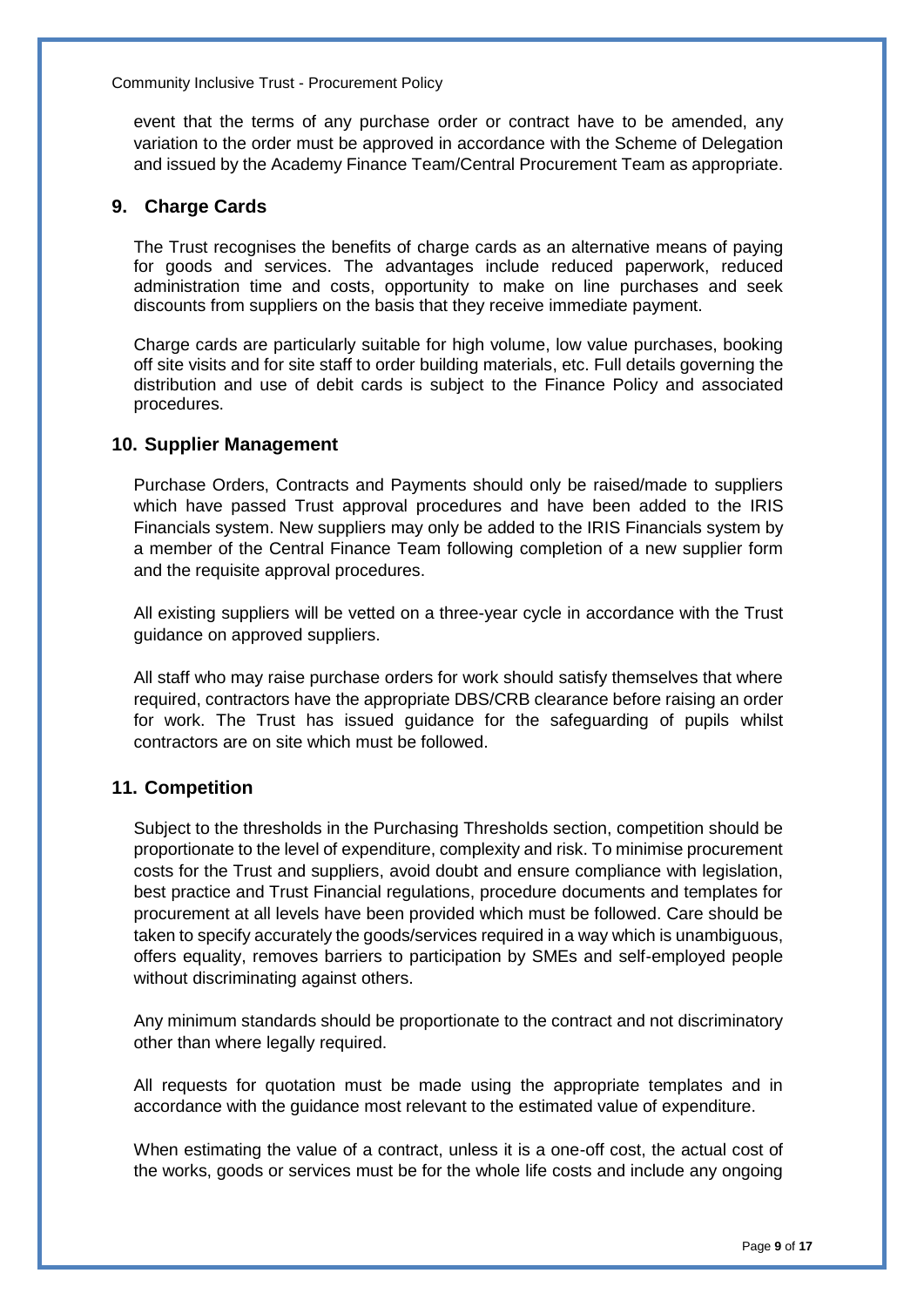costs. If the whole life is unknown then four years should be the baseline. Once the whole life cost has been estimated the appropriate procurement procedure should be followed.

All procurement over £25,000 must be reviewed and/or carried out by the Procurement Team in accordance with relevant UK legislation by either undertaking a compliant tender process or by using an established, relevant and accessible compliant framework.

# <span id="page-10-0"></span>**12. Contract Agreement/Terms and Conditions**

All procurement should be carried out using the standard Community Inclusive Trust Terms and Conditions of Purchase. There may be certain exceptions to this where the use of an established framework or access to specific software requires it. In any case any departure from Trust Terms and Conditions must be approved in all cases by the Director of Operations and Governance before any agreement is made.

Any agreement, contract or lease with a supplier which requires a signature by a member of Trust or Academy staff (not including general orders for goods and services) should be forwarded to the Procurement Team for review prior to signature.

A signature on an agreement or contract, or even an email response indicates that the Trust or Academy accepts the supplier's terms and conditions which may not be favourable. Therefore, if you do not have authority through the Scheme of Delegation, you must not sign the document or renew any terms via an email response.

Following the identification of the most favourable offer for the Trust, its Academies or subsidiary companies, whether by best value, quotation or tender, consistent with the thresholds identified above, contracts may only be awarded by those officers to whom the Trust Board has delegated such authority within the approved Scheme of Delegation. The required authority to accept other than the lowest quotation or tender is also included within the Scheme of Delegation.

# <span id="page-10-1"></span>**13. Payment and Payment Terms**

Unless a charge card has been used to make a payment, all invoices from suppliers should be entered on to the IRIS Financials system once approved and then paid by BACS.

The Trust's standard payment terms are month end plus 30 days following receipt of a valid VAT invoice, unless alternative arrangements have been agreed at purchase order stage.

Where purchases are made using established frameworks, the payment and other terms and conditions are likely to be those of the framework. Before purchasing from any framework, it should be confirmed that it is permissible for the Trust or an Academy to use the framework, and where required an appropriate access agreement has been approved by the Director of Operations and Governance.

Payment should only be made on receipt of goods. Where services are being procured then payment for work in progress or agreed interim stages may be appropriate in accordance with the approved guidance and subject to sign off from the Director of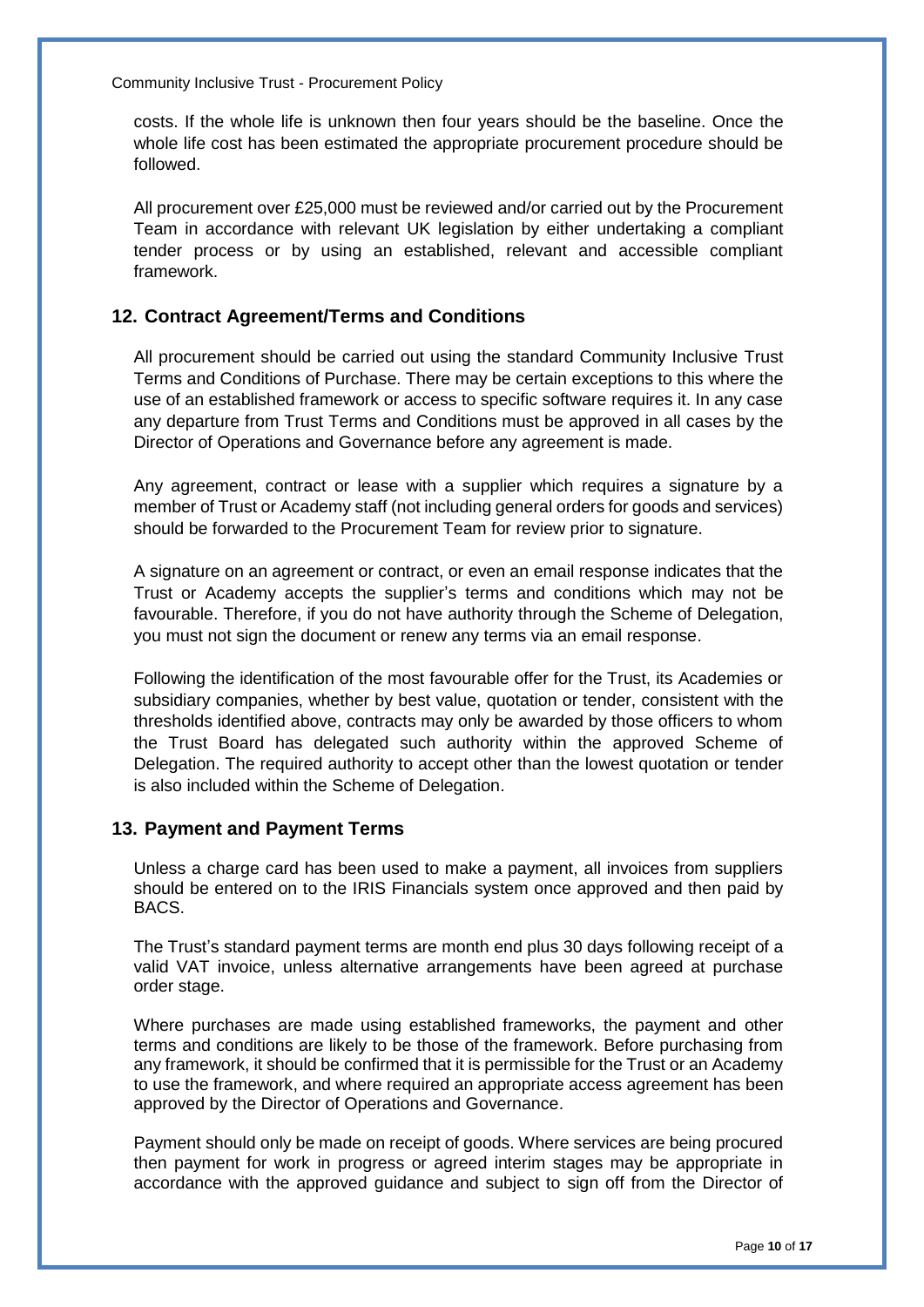Governance and Operations.

#### <span id="page-11-0"></span>**14. Aggregation**

Legislation sets out how and when multiple orders and contract values for the same type of work should be added together for the purposes of deciding what procurement process is applicable.

As Academies manage their own budgets and purchasing decisions independently, seeking advice and support of the Central Hub to procure goods and service on their behalf where necessary and appropriate, Academy expenditure in this instance does not aggregate across the Trust.

Where an Academy or the Trust does need to consider aggregation is when expenditure reaches certain thresholds. To ensure that the Trust or Academies do not fall foul of this, a procurement plan will be required for the Trust and Academies outlining all procurement activities within a twelve (12) to thirty-six (36) month cycle. This will enable the Procurement Team to identify where activity such as contracts being rolled over are proposed and take appropriate action to re-procure on behalf of an Academy or the Trust as a whole.

Should an Academy or the Trust identify that specific expenditure is reaching or has exceeded the current threshold then action should be taken to re-procure the goods or services in a compliant manner as a matter of urgency. The Procurement Team will review half termly reports from the IRIS Financials system to ensure that this is the case.

In appropriate circumstances, the Procurement Team may identify opportunities to establish regional or corporate contracts on behalf of Academies. Academies will be invited to participate, however in such cases the Procurement Team will work on the basis that this expenditure does aggregate and procure accordingly.

#### <span id="page-11-1"></span>**15. Procurement Plans**

The Director of Governance and Operations will complete an annual procurement plan setting out key tender activity and milestones. The plan will include the use of the contract list to plan the requirement for future tenders, on-going reviews of contracts, strategic areas of development, and any policy and procedural developments that are required.

Academies are required to assist with the annual procurement plan detailing key purchases for the year with a lifecycle cost in excess of £5,000. This is to enable the Procurement Team to identify any opportunity to procure similar services either regionally or Trust wide, exploit value for money opportunities and identify potential aggregation or breaches to thresholds.

The Trust is committed to the preparation and the continued development of the procurement plan. The Director of Governance and Operations will continually review the procurement requirements of the Trust and Academies whilst complying with all relevant legislation.

The practice of renewing annual contracts is not permissible unless specific provision has been made within the original procurement process for contract extensions. Reprocurement should feature on the annual procurement plan and be commenced in a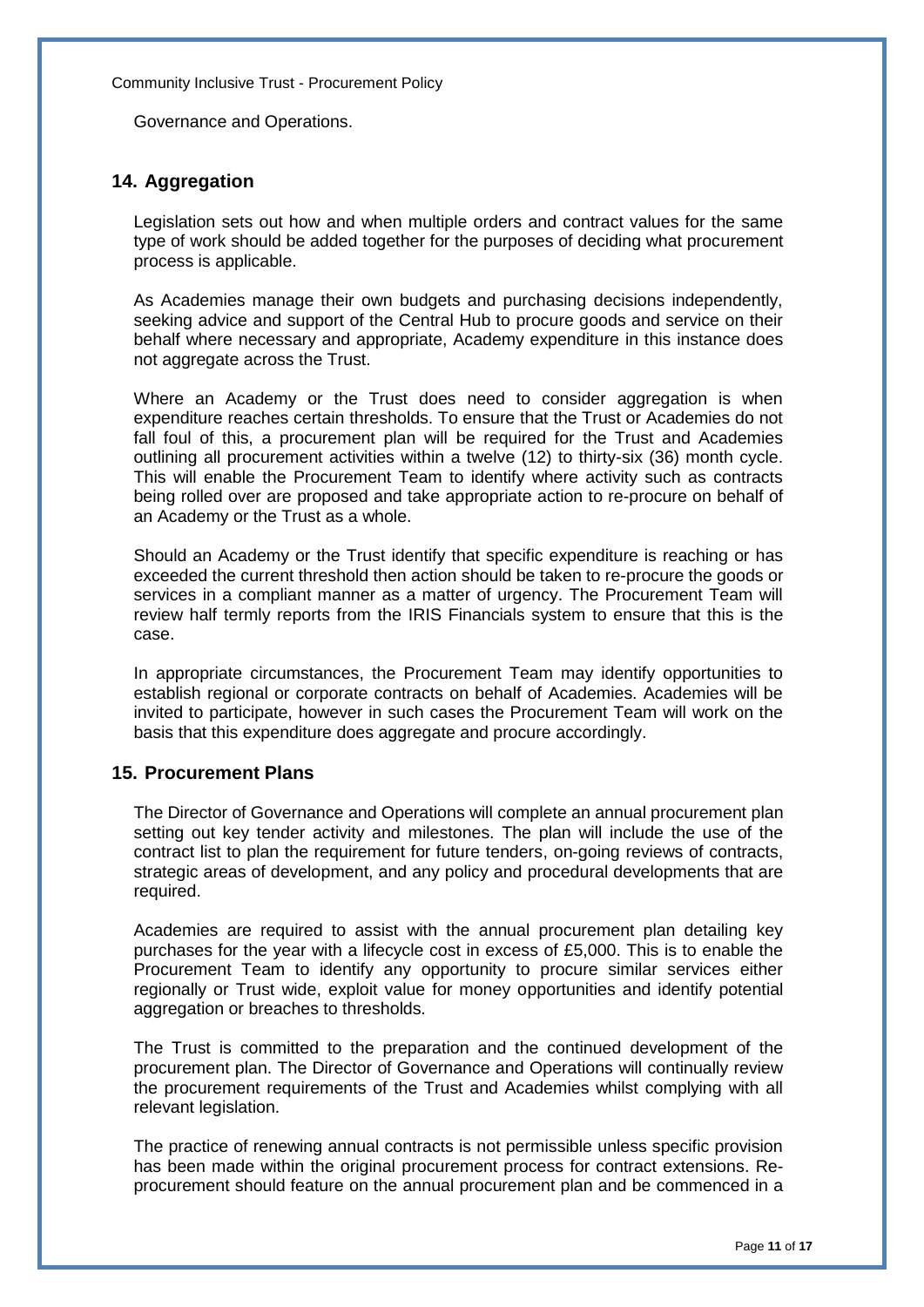timely manner to ensure completion and transfer to a new contract is managed effectively.

To avoid the inefficiencies of re-procuring services annually, the Director of Governance and Operations will work with Academies to review procurement plans and develop multi-year contracts regionally.

#### <span id="page-12-0"></span>**16. Tenders and Trust Board Approved High Value Quotes**

Any expenditure over £50,000 must be completed in accordance with Trust Financial Regulations and UK Public Contracts Regulations 2015 and if the anticipated value is over the current threshold then also in accordance with updated UK legislation post-Brexit.

All tendering where the anticipated lifecycle costs are in excess of £50,000 must be undertaken by the procurement team.

The Director of Governance and Operations will select and manage the most appropriate procurement process in accordance with the anticipated value, any potential aggregation and Trust tendering guidelines which are compliant with current procurement legislation. This may include the use of Frameworks, Dynamic Purchasing systems, or bespoke tenders.

Tendering procedures may take up to six (6) months depending on lifecycle cost and compliance with legislation, failure to programme sufficient time for procurement will not be a reason to grant a dispensation.

All current and future tenders can be advertised using the Trust website or alternative more appropriate means if necessary or legally required. It is the responsibility of the Procurement Team as guided by the Director of Operations and Governance to carry out tenders for Goods, Services and Works on behalf of the Trust and Academies.

Any post-tender bid clarification with suppliers will be led by the Director of Governance and Operations.

Any communication with the suppliers involved in the tender process will be facilitated by the Central Procurement Team.

# <span id="page-12-1"></span>**17. Standards of Business Conduct**

In limited circumstances, with the approval of the Chief Executive Officer and the Chief Financial Officer, the Director of Governance and Operations may directly award certain contracts without the need to conduct a competitive process, provided that all such instances are compliant with UK procurement legislation and the circumstances are subsequently reported to the FAEC or Trust Board (depending on value) with a record of the justification for the direct award being retained for three (3) years.

#### <span id="page-12-2"></span>**18. Reporting requirements**

For contracts between £25,000 and £177,897 (excluding VAT) the decision and criteria should be reported to the FAEC. For all contracts in excess of £177,897 (excluding VAT) a report shall be prepared for the Trust Board, highlighting the relevant issues and recommending a decision.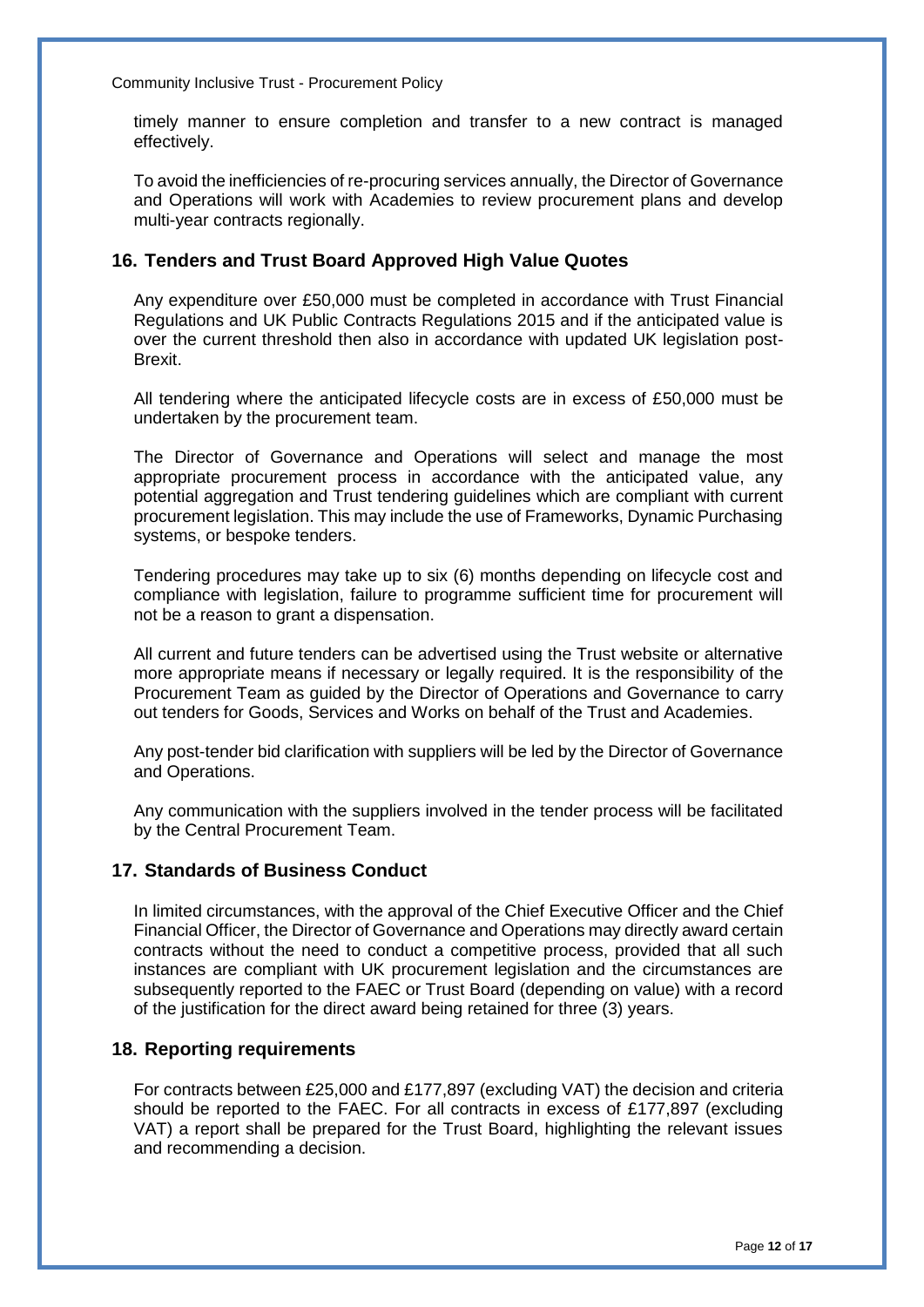All contracts whose value is over £177,897 (excluding VAT) must be authorised by the Trust Board. In cases where, due to the timing of the Board meetings, this would not be practicable and any undue delay would cause significant operational issues, the Chief Executive Officer and Chief Financial Officer acting jointly with the Chair or Vice Chair of the Trust Board may accept a tender in excess of £177,897 (excluding VAT) but this must be reported to the next meeting of the Trust Board.

The Director of Governance and Operations is required to complete a tender report for all tenders in accordance with all procurement legislation. The tender report should be completed with the assistance of the procurement team designated for the tender and within ten working days of completion of the tender.

#### <span id="page-13-0"></span>**19. Contracts Register**

The Director of Governance and Operations will maintain a contract register detailing all procurement activity undertaken, with a value over £25,000, which records all related documentation, details of prospective suppliers invited to tender, all tenders submitted, the winning bidder, rational for selection, price, duration of contract and the procurement process followed.

# <span id="page-13-1"></span>**20. Equal Treatment of Suppliers**

One of the key principals of procurement legislation is that all suppliers are treated equally in any competitive process regardless of value. They should have the same availability of access to specifications, plans, Trust staff time, facilities, etc.

Evaluation criteria should be decided in advance and made available in full to suppliers to show they will be treated fairly. These should be included in the Invitation to Tender document or request to submit a quote depending of value and lifecycle cost of the contract. The templates provided for Invitation to Tender and evaluation criteria should be used wherever possible in order to maintain consistency in approach for all procurement across the Trust. Where templates are not being used, a record of dispensation from the Director of Governance and Operations should be included within all of the procurement documents which should be retained for audit purposes.

All bidders are entitled to be debriefed at the end of a process and informed of the winning bidder along with the reasons why they have or have not been successful in their bid to obtain the contract in question.

Any discussions and or correspondence prior to the conclusion of procurements should be on a "without commitment" basis and this phrase should be clearly stated on any such correspondence. The contract offer or purchase order should be the only point at which commitment is made.

#### <span id="page-13-2"></span>**21. The Bribery Act 2010**

All staff should also be aware of The Bribery Act 2010, which came into force in April 2011. The Trust, its employees and contractors/bidders are all covered by the Act. To meet our obligations under the Act, the Trust has an Anti-bribery and Corruption Policy and all employees involved in procurement should be familiar with the policy.

The Trust policy is not to accept any form of gift or hospitality from suppliers; full details are included in the Anti-Fraud and Anti-Corruption Policy.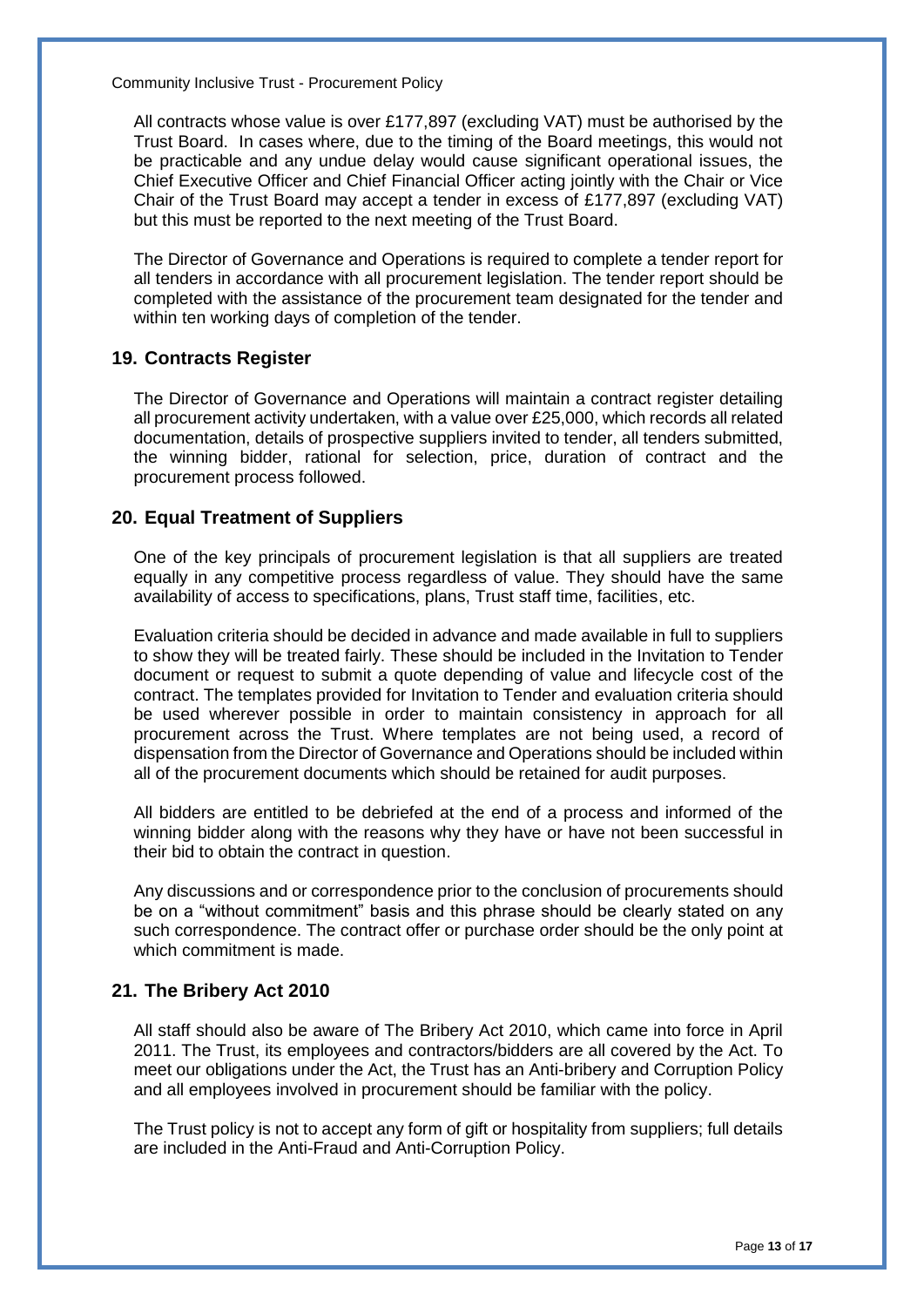#### <span id="page-14-0"></span>**22. Confidentiality/Freedom of Information**

The Freedom of Information Act 2000 gives the public and potential suppliers the right to request certain information regarding Academy and Trust purchasing. All such requests should be handled in accordance with the Trust policy and subsequently referred to the Director of Governance and Operations.

As part of the process for providing quotations and tenders the Trust requires all bidders to identify confidential information which they would not want the Trust to disclose in response to a Freedom of Information request.

#### <span id="page-14-1"></span>**23. Information Security**

All suppliers or third parties that require access to the Trust or Academy information systems as part of the service they provide must comply with the requirements of the Central IT Team.

Staff responsible for agreeing maintenance and support contracts where access is required must ensure that prior to the contracts being signed the supplier/third party meets the requirements of the Central IT team and will comply with the Trust safeguarding and security policies.

In the event of the contract being transferred or terminated appropriate provisions must be in place to ensure the continued security to information and systems. Suppliers/third parties will be asked where appropriate to demonstrate their compliance with the policies.

# <span id="page-14-2"></span>**24. Leases**

Academies should not enter into any finance lease as this would be contravention of the requirements of the Academies Financial Handbook and the Finance Policy.

Academies may enter into operating leases; however, this is subject to the approval of the Chief Financial Officer.

#### <span id="page-14-3"></span>**25. Payments in Advance**

With the exception of some software licenses, payment should not be made in advance of receipt of goods, services, works or consultancy. If a supplier requests payment in advance then this should be discussed with and approval sought from the Chief Financial Officer.

#### <span id="page-14-4"></span>**26. Health and Safety**

When procuring any goods, services or works employees must ensure that checks are made to confirm that suppliers are suitably experienced and qualified to undertake the work required.

Where building or maintenance works is planned, suitable risk assessments and/or method statements must be in place and if required Academy change approval must be sought.

All services, supply and works procured by the Trust must comply with the relevant UK health and safety legislation in force at the time the items are procured.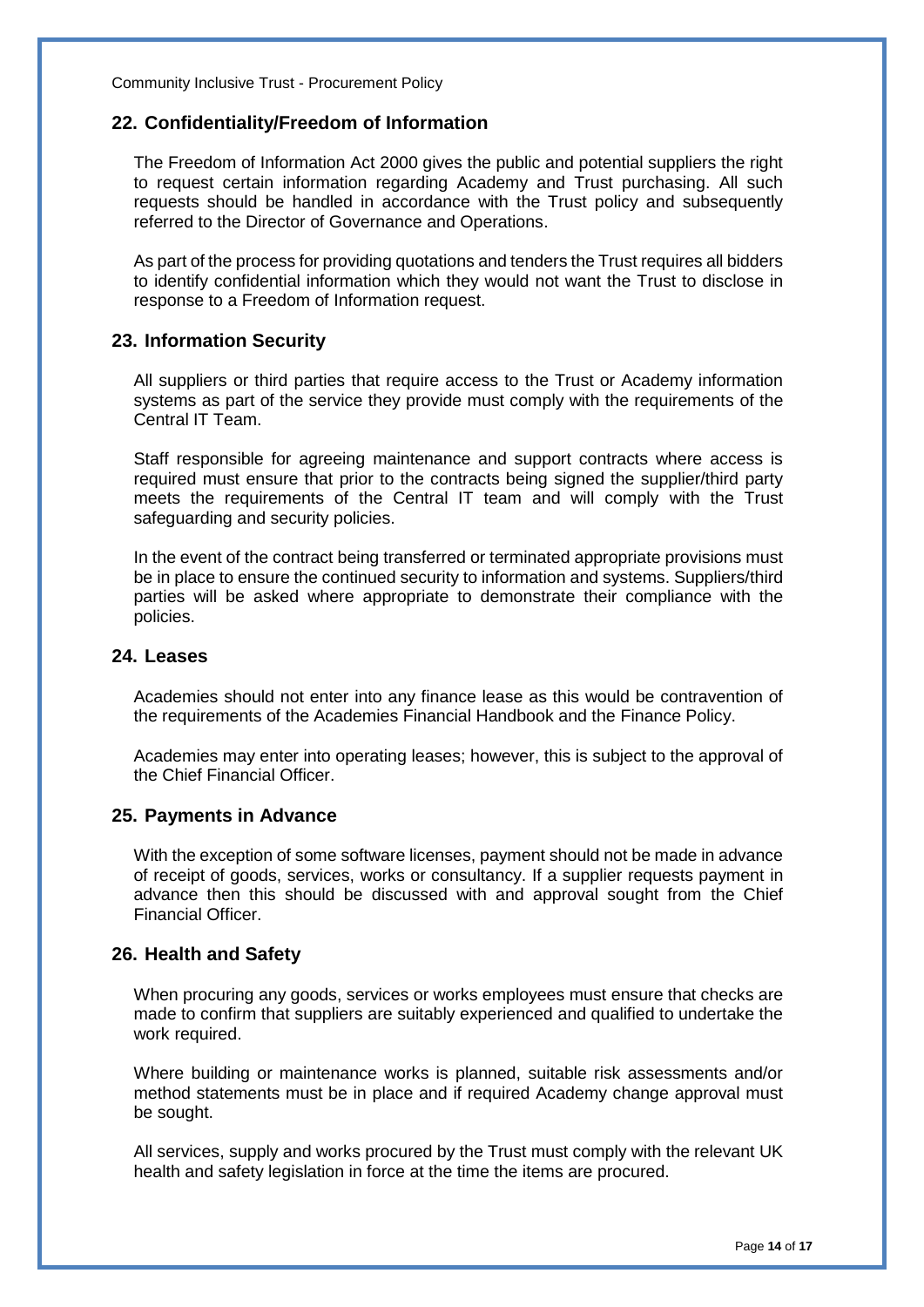Where required by legislation, products (including used or refurbished products) must comply with the relevant UK Laws on the design, supply and operation of products.

# <span id="page-15-0"></span>**27. Separation of Duties**

There are a number of processes in purchasing goods and services etc. There must be adequate separation of duties to ensure that the process of ordering goods, services and works, checking receipt/completion and authorising payment is not the responsibility of one person. In some smaller academies this may be difficult; however, in all cases the appropriate guidance must be followed.

Where the Procurement Team undertake tendering exercises, either on behalf of an Academy or for the Trust, the receipt and custody of tenders prior to opening must be separated from the specification, selection and evaluation. Contract awards subject to tendering will be subject to approval of the procurement procedure undertaken and in accordance with the Scheme of Delegation.

# <span id="page-15-1"></span>**28. Procedural and Guidance Notes and Templates**

To ensure consistent and compliant processes, the Procurement Team have provided a range of procedure documents, guides and templates outlining the process all staff must follow when undertaking procurement and purchasing.

The guides are reviewed and updated from time to time to ensure compliance with legislation and best practice.

The following procedure documents are applicable:

- Obtaining quotations up to £3,000
- Obtaining quotations  $-$  £3,001 £49,999
- Obtaining tenders and Trust Board Approved High Value Quotes £50,000 £177,897 (excluding VAT)
- Publishing tenders on the FTS UK Government portal in line with UK legislation for all contract's current thresholds.
- Seeking dispensations
- Raising requisitions and orders
- Goods receipting
- Invoice approval
- Suppliers vetting and approval
- Setting suppliers up on the IRIS system
- Disposal or sale of Trust or Academy property/goods
- Verbal or emergency orders
- Works (including Payments, Variations, Certification, etc.)
- Specification drafting

The following policies are relevant to this Procurement Policy:

- Avoidance of Gain Policy (Staff handbook section 21)
- Anti-Fraud and Anti-Corruption Policy
- Conflicts of Interest Policy
- Health and Safety Policy
- Disclosure and Barring Service (DBS) Checks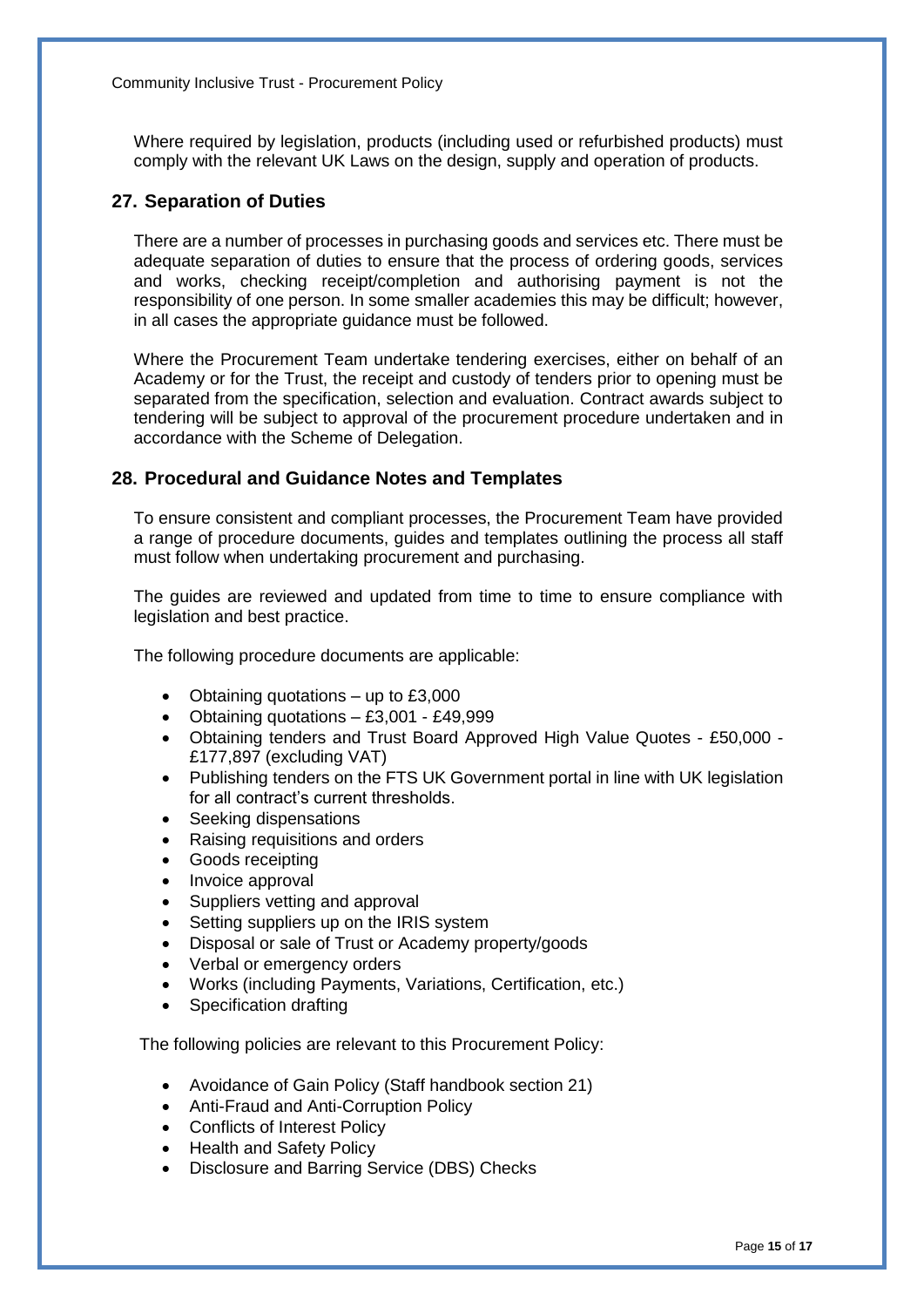- Modern Slavery Statement
- Finance Policy

#### <span id="page-16-0"></span>**29. Retention of Documentation**

All documentation and communication (including emails) relating to purchases or tenders with a value over £3,000 should be referenced with the three letter Trust or Academy identifier, the academic year (four numbers with no spaces), the project title and a chronological numbering system (for example, CIT-2021-Procurement Title-001). This will enable easy location of all electronic records relating to a purchase for audit purposes.

Tender or quotation documentation should be retained for a minimum of five (5) years from the date of the end of the contract. Documentation may be retained electronically rather than in hard copy, however it must be readily accessible for audit or other purposes if required.

The Director of Governance and Operations or a suitable designated member of staff are required to maintain a contracts register for all purchases with a lifecycle cost over £25,000. A monthly report providing details of such purchases will be required for reporting to the FAEC.

Where procurement is undertaken on behalf of an Academy by the Procurement Team, all documentation in relation to the procurement process will be retained centrally. Academies need not hold local copies and can rely on notification from the Director of Governance and Operations that the Trust Financial Regulations and relevant procurement legislation has been complied with. The records held centrally are available should auditors or individual Academies wish to inspect them.

#### <span id="page-16-1"></span>**30. Travel and Accommodation**

All travel and accommodation should be purchased in accordance with the Staff Handbook and Finance Policy and any costs claimed back through the staff expenses procedure.

#### <span id="page-16-2"></span>**31. Disposal of Redundant Equipment**

Wherever possible where equipment is no longer required by an Academy or the Trust, alternative internal uses should be sought, however where this is not possible or there is no interest then it is permissible to dispose of by sale to staff, parents of students, suppliers or the general public (in that order).

In all cases where external disposal is proposed this must be carried out with the approval of both the Director of Governance and Operations and Chief Financial Officer and for the disposal of IT equipment, the Strategic Lead for Technology. Disposals must also be in accordance with the Academies Financial Handbook 2019.

Any proposed disposal/sale must comply with the current Waste Electrical and Electronic Equipment (WEEE) Regulations.

#### <span id="page-16-3"></span>**32. Monitoring and Audit**

The Trust and Academies are subject to scrutiny by internal and external auditors as